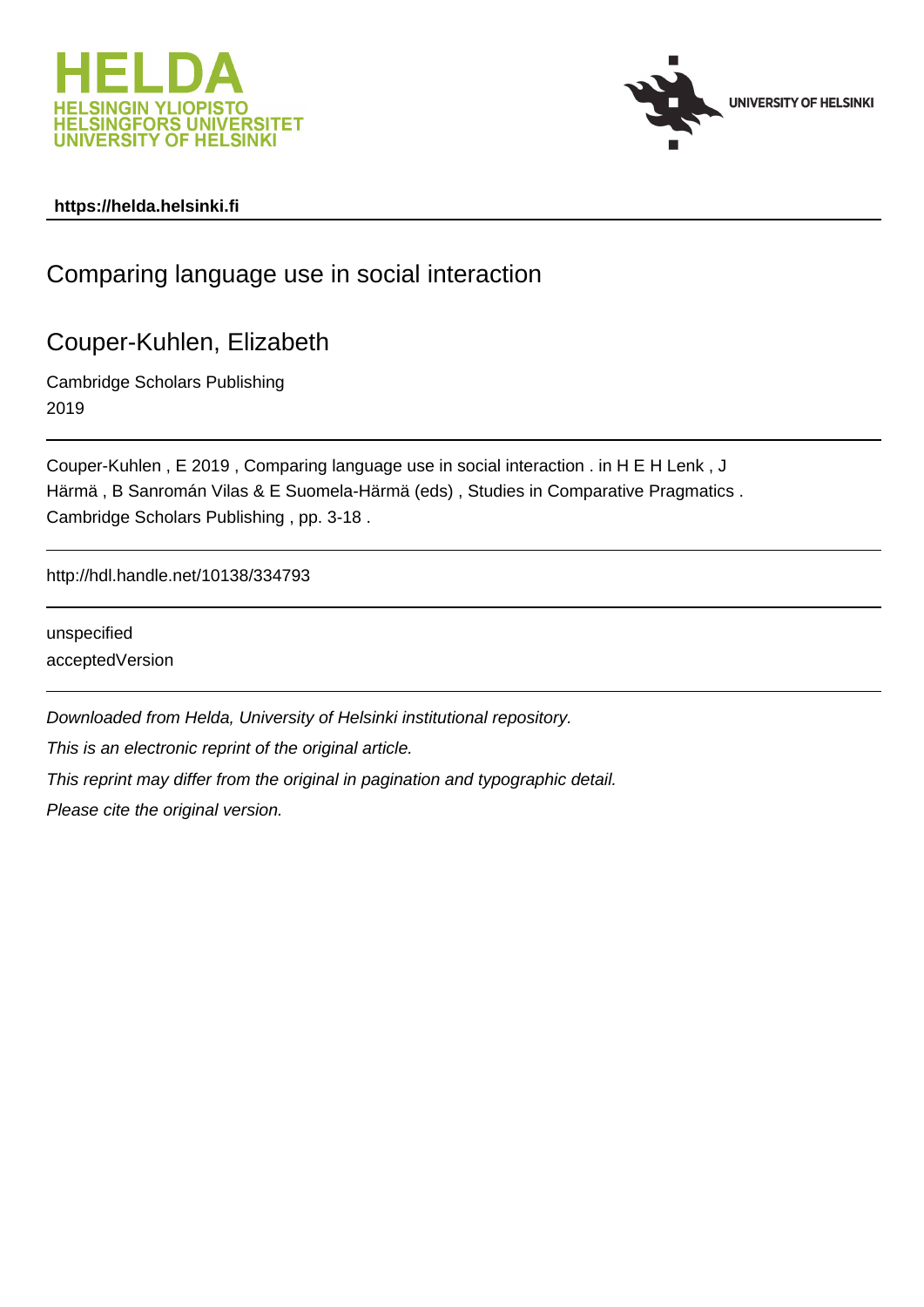*Studies in Comparative Pragmatics*, edited by Juhani Härmä, Hartmut Lenk, Begona Sanroman & Elina Suomela-Härnä, Cambridge Scholars Publishing

## **COMPARING LANGUAGE USE IN SOCIAL INTERACTION**

## ELIZABETH COUPER-KUHLEN

### **1. The comparative program of Interactional Linguistics**

The framework for this chapter is **Interactional Linguistics**, the conversation-analysis or CAinformed study of language as used in social interaction (Couper-Kuhlen & Selting 2018). There have been two prior edited collections of CA papers dealing with comparative approaches to talk in interaction: Haakana et al (eds) 2009 and Sidnell (ed) 2009. As Haakana et al (2009) point out, CA is "a comparative approach at heart" (p. 16): interactional phenomena are identified and analyzed through comparing and contrasting instances in a data set of relevant data. But above and beyond the comparison of practices *within* a data set, we also find comparison *across* data sets in CA. The data sets being compared can be composed of talk from different types of interaction and in different settings (e.g., ordinary vs. institutional talk; telephone vs. face-to-face interaction; or dyadic vs. multi-party conversation). Or the data sets being compared can be based on different types of participants (women vs. men, adults vs. children, native vs. non-native speakers, 'normal' speakers vs. those with communication disorders). Finally, talk in interaction can be compared across languages and cultures in CA (Haakana et al 2009). It is this latter type of comparison that I will be dealing with here.

Conversation Analysis provides a framework for the comparison of languages and cultures because it assumes that there are **generic** interactional problems that participants must deal with when they interact with one another, regardless of what language they are speaking or which culture their interaction is embedded in. Different languages and social systems provide **local** resources which are mobilized for solving these problems (Sidnell 2009). What are the generic problems needing resolution in social interaction? Schegloff (2006) enumerates these as follows:

- 1. How to determine who talks next and when
- 2. How to shape turns at talk for the implementation of actions
- 3. How to sequence actions so as to form coherent courses of action
- 4. How to deal with trouble in speaking, hearing, and understanding
- 5. How to formulate talk in a way designed for a particular recipient
- 6. How to structure an interactional encounter overall

As Schegloff explains, for each of these concerns there are systems of organizational practice designed to handle them – i.e., turn taking and turn construction, action formation, sequence organization, repair, conversational opening and closing routines – and generic principles such as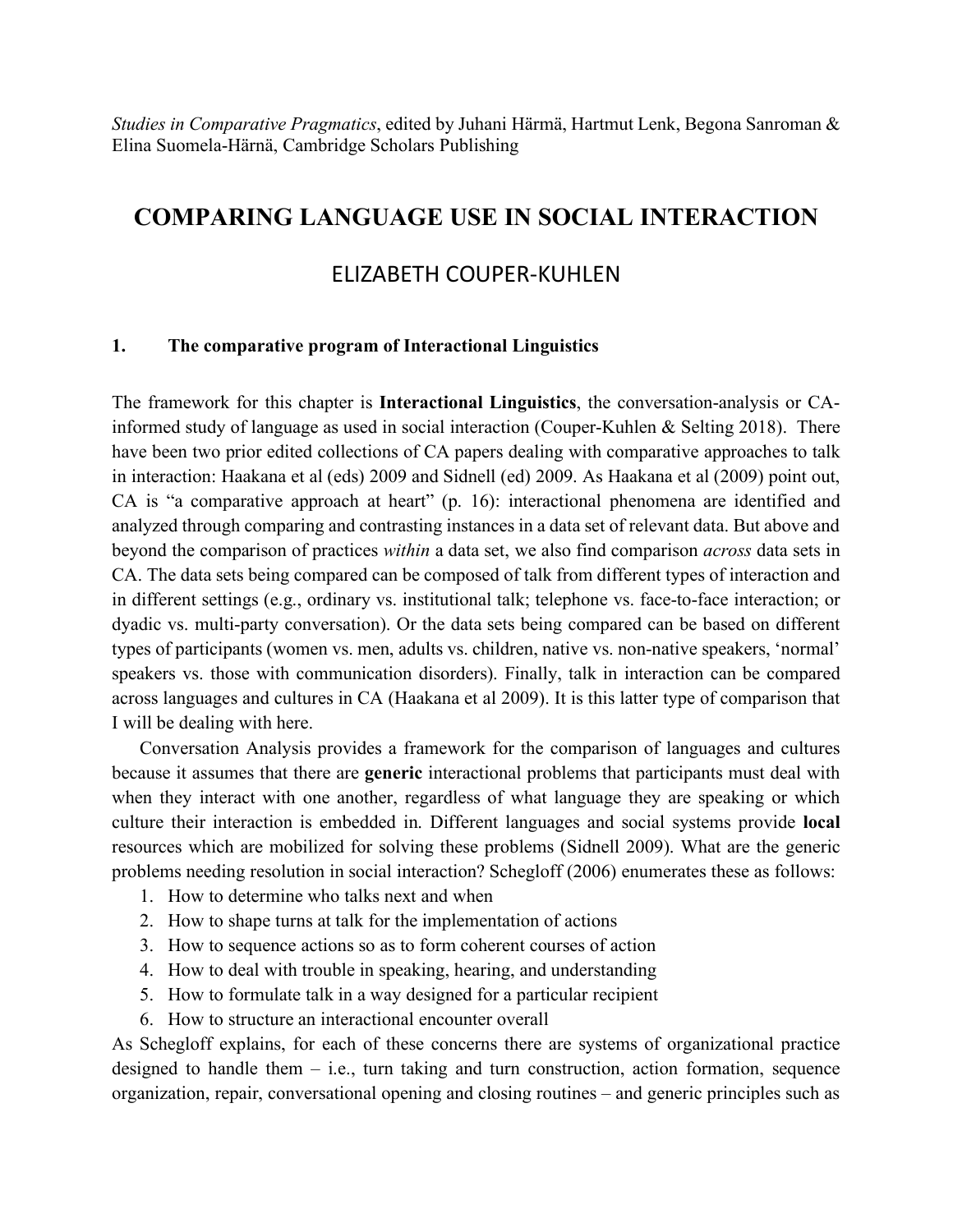*recipient design<sup>1</sup>* to guide them. What differs across languages and cultures are the specific resources and practices for implementing these organizational systems, their "local inflections" (Sidnell 2007; Couper-Kuhlen & Selting 2018: 549).

In this chapter the focus will lie primarily on the second and third problems listed above: How to shape turns at talk for the implementation of actions, and how to sequence actions so as form coherent courses of action. That is, I will explore different ways of using language to carry out specific actions in turns and sequences of turns at talk. I will refer to the recurrent use of particular linguistic forms for the implementation of specific actions as *practices*. At issue will be the relation between resources, practices, and actions in different languages and cultures, specifically here in English and Finnish.

In exploring the relation between resources, practices, and actions, there are two approaches that can be taken:

- a) We can start with a particular linguistic resource and ask what actions that resource serves as a practice for implementing (*form-driven approach*); or
- b) We can start with a particular action and ask which resources different languages mobilize as practices for the implementation of that action (*action-driven approach*).

In what follows I will use two examples from my own research, one taking the first, the other taking the second of these approaches. The discussion will deal with the insights that can be gained from comparing the way English and Finnish speakers manage the interactional tasks involved. But first I address some of the methodological problems involved in a research agenda such as the one outlined above.

#### **2. Methodological problems in comparing language use in interaction**

Each approach to cross-linguistic comparison of language use in interaction brings with it specific methodological problems.

#### *2.1 Form-driven approaches to comparing language use in interaction*

If we take a form-driven approach to a comparative study of language use in interaction, one of the first problems we encounter is determining which forms in different languages should be considered equivalent (on the assumption that these categories are relevant for interactants in the first place: see Ford et al 2013). What counts as the 'same' or equivalent grammatical or phonological category in two different languages? The grammatical category of *clause*, for instance, might be thought to exist in most, if not all languages. But a clause in English is not the same as a clause in Finnish: *lause* in Finnish is always finite, but *clause* in English can be finite or non-finite. Things become even more complicated when we look further afield, e.g., at Japanese.

 $\overline{a}$ 

<sup>&</sup>lt;sup>1</sup> 'Recipient design' refers to the fact that the actions a speaker undertakes and the linguistic resources a speaker mobilizes to implement these actions are "selected and configured for who that other is…and shaped by reference to who the recipient relevantly is at that moment, for this speaker, at this juncture of this interaction" (Schegloff 2006: 89).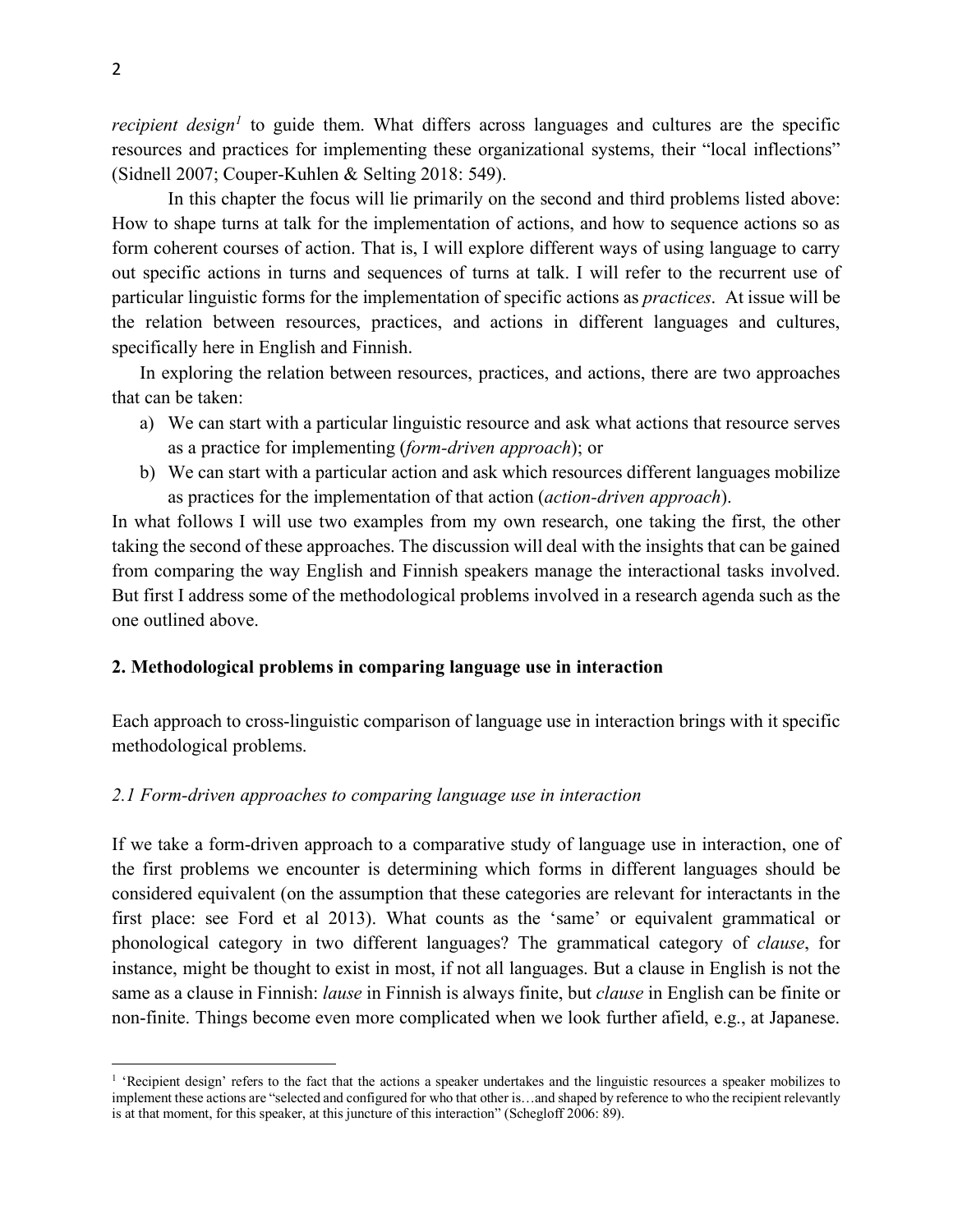In this language, clauses (verb phrases together with the elements that accompany them, i.e., their complements or arguments) do not appear to play a prominent role in conversation at all; instead, 'complete' utterances tend to be simple predicates: arguments are not necessary (Laury et al, frthc).

As for phonology, languages have different phoneme inventories and they make different use of tonal distinctions. Is it at all meaningful to make cross-linguistic phonetic and prosodic comparisons if the phonological units of the languages concerned are not commensurate? This is a significant challenge. Yet Dingemanse et al (2013) have shown that it can be done at an appropriate level of granularity. They have identified the sound sequence *huh?* as a universal practice for the other-initiation of repair across a range of widely diverse languages. In the ten unrelated languages investigated, the initiation of repair by other was always done monosyllabically with an unrounded vowel sound located in the low front region of the vowel space; if there was a consonantal onset, it always approximated one of the glottal phonemes in the language's inventory; and the intonation was invariably calibrated to the local norms for interrogative prosody. That is, at an appropriate level of generalization, the authors were able to identify a common phonetic-prosodic substance for what they claim is a universal 'word'.

A second problem with the form-driven comparison of language use in interaction is how to deal with divergent frequencies. Even if we can identify roughly equivalent linguistic structures across languages, their frequency of use may differ radically in different cultures. For instance, most, if not all languages have a grammatical structure equivalent to what we call 'imperative' in English (Aikhenvald 2010). This structure serves in a wide variety of languages as a resource for the action of requesting, or recruiting, another to do something which will benefit oneself. Yet if we look at how often imperatives are used to make requests in everyday interaction, we find surprising differences. According to Zinken & Ogiermann (2013), imperatives are vanishingly rare in British English requests, but they are the standard form for mundane requests in Polish. As the authors point out, the frequency with which requests are made in ordinary conversation in the two cultures can hardly be expected to differ significantly; instead what seems to differ is how speakers perceive, or conceptualize, the situations in question. The authors argue that by choosing polar question formats when making a request, British English speakers are displaying a respect for the other person's autonomy, while in choosing imperative formats Polish speakers are orienting to a perceived sharing of concerns, commitments, and motivations with the other. They argue that such values are "part of the fabric of social life across communities" (p. 275).

There are thus methodological problems involved in trying to compare the way linguistic forms are used for interactional purposes across languages and cultures. However, the difficulties are not insurmountable if caution and care are exercised: categories must be chosen advisedly and the level of granularity adjusted accordingly. The possibility of divergent frequencies must be reckoned with and accounted for.

#### *2.2 Action-driven approaches to comparing language use in interaction*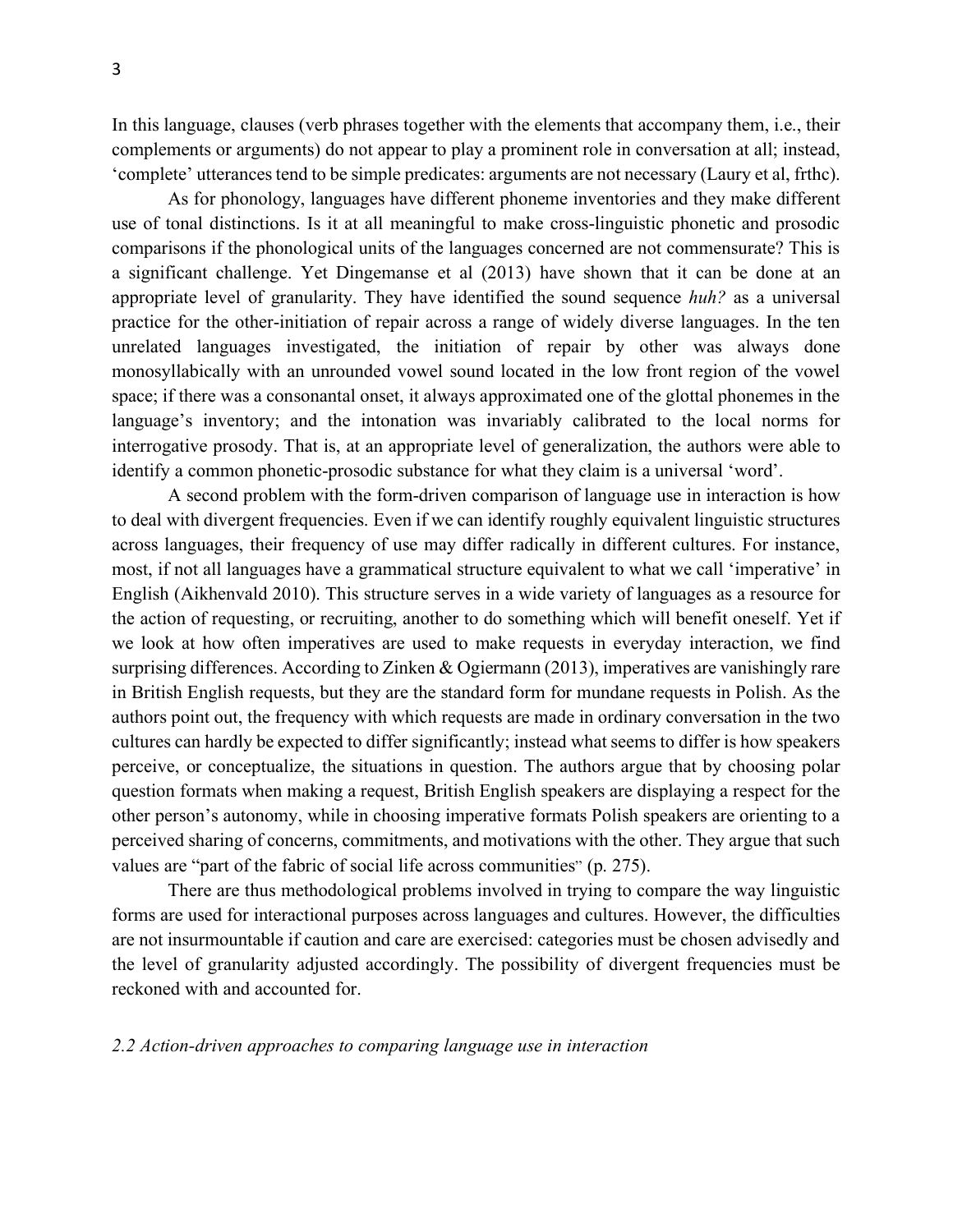A different set of problems arises if we take an action-driven approach to comparing language use in interaction. Although there is good reason to assume that the infrastructure of conversation is universal across widely divergent languages and cultures (Levinson 2006), the devil lies in the detail. Can we really assume that social actions are equivalent across cultures? Our action terminology is highly Anglocentric: for instance, as Wierzbicka (2012) points out, what we call 'advice' in English corresponds only imperfectly to its equivalent in Russian. Moreover, the associated 'cultural scripts', ways of thinking about particular actions including the norms and values associated with them, can differ significantly from culture to culture. While 'advice' in English, in particular when it is unsolicited, is commonly perceived as indirect criticism, in Russian thinking it is perceived as an affiliative display of care and concern for the other (p. 318).

A further problem arises through so-called 'collateral effects' associated with the means particular languages use to carry out a given action. A good example of this has been identified by Sidnell & Enfield (2012) with respect to the action of agreeing with a prior assessment from a position of greater epistemic authority (that is, laying a claim to knowing more, or knowing better, about an object or state of affairs that the other has just evaluated, although basically agreeing with their evaluation). Sidnell  $\&$  Enfield compare the means used to do this in Caribbean English Creole, where speakers rely on 'if'-prefaced repetition; in Finnish, where verb repetition with an overt pronominal subject is used; and in Lao, where a factive perfective particle is common. The authors argue that the different resources mobilized influence the way the action is carried out in each language. Each of these devices has its own affordances and is used in the respective language for other purposes as well; these other affordances and uses 'seep' into and color the action's implementation in language-specific ways. They bring 'collateral effects' into the way the same action is accomplished in different linguistic communities and have potentially differing implications for what happens next in the interaction (see also Couper-Kuhlen & Selting 2018: 550f).

In sum, we cannot always be sure we are talking about the 'same' action across languages and cultures, and second, different forms implementing the 'same' action cross-linguistically will invariably bring in their own colorings based on what else these forms are used to do. Yet this does not necessarily mean that we should throw up our hands in despair and not make any attempt at cross-linguistic comparison at all. Instead we should proceed with caution, being aware of the pitfalls we may encounter in doing so.

I turn now to two concrete cases of cross-linguistic comparison in my own research, one of which could be said to be form-oriented in approach, the other action-oriented. In both cases the two languages being compared are English and Finnish. These studies were carried out jointly with Marja Etelämäki, who analyzed the Finnish data and contributed significantly to the findings. What follows is heavily indebted to her input.

#### **3. Case study 1: Division-of-labor formats in English and Finnish**

It was an observation made on the following data extract that led to the discovery of a partially sedimented form called the 'division of labor' format (Couper-Kuhlen & Etelämäki 2014, 2017):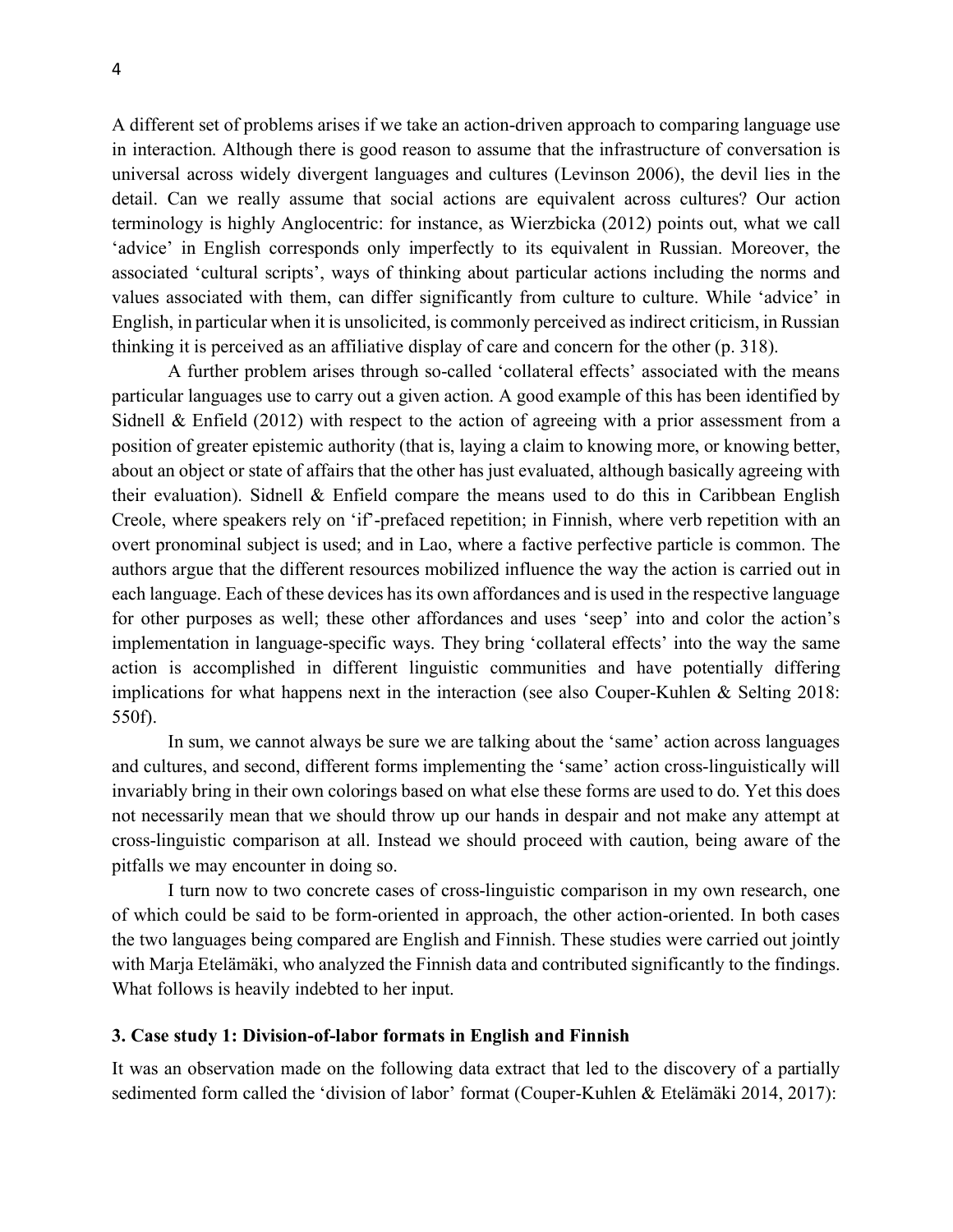```
(1) "Barbara" (nb025-3)
```
(Emma's husband Bud has left her after a quarrel. Now Emma is trying to enlist her grown daughter Barbara's help in persuading Bud to come down to their beach condo for Thanksgiving dinner.)

```
1 Emm: nYeah, .t.h W[ILL YOU HELP M]E OU:T OF [THI:S:,]
2®Bar: [O k a y . ] [Yeah ↑I]'ll call
3® him to↓ni:ght,hh
4 (0.2)
5ÞBar: [And you can] call] [me]
6 Emm: [A:LRIGHT ] DEA:]R[.h][h.hh]
7ÞBar: [↑You] call me at n:ine tomorrow
8Þ ↓mo[rning.
9 Emm: [.t Alright darling I APPRECIATE *I[T.
10 Bar: : [Oka:y,
```
The division-of-labor format found here involves two clauses, the first of which makes a commitment on the part of the speaker to carry out a particular action (*I'll call him tonight*, lines 2-3) and the second of which directs the interlocutor to carry out a coordinated action (*you can call me* (line 5) revised to *you call me at nine tomorrow morning*, lines 7-8). The two clauses are conjoined with the additive conjunction *and* (beginning of line 5).

As it turns out, this is a robust pattern in English: *I'll do X and you do Y* – or with the reverse order: *You do X and I'll do Y*. The interlocutor is instructed to do one thing, and the speaker commits to doing something related; together the two actions divide the labor involved in what is construed as a joint venture.

Interestingly, a similar division-of-labor format is also found in Finnish conversation. Here is an example:

#### (2) "Kahvi" (Sg94\_B01)

(Sepe has called his friend Simppa's house in order to check whether Sepe and his partner can come over for coffee. It turns out that Simppa is not at home.)

1 Sepe: =me 'ltiin tulos kahville 1PL be-PST-PAS-4 coming-INE coffee-ALL we were coming for coffee 2 sinnepäin mut tota noin ni (.) DEM3.LOC.about PRT PRT PRT PRT there but 3 täytyy nyt oottaa ku se Simp:pa  $\varnothing$  have.to-3 PRT wait-INF when DEM3 Simppa  $\varnothing$  needs to wait now until Simppa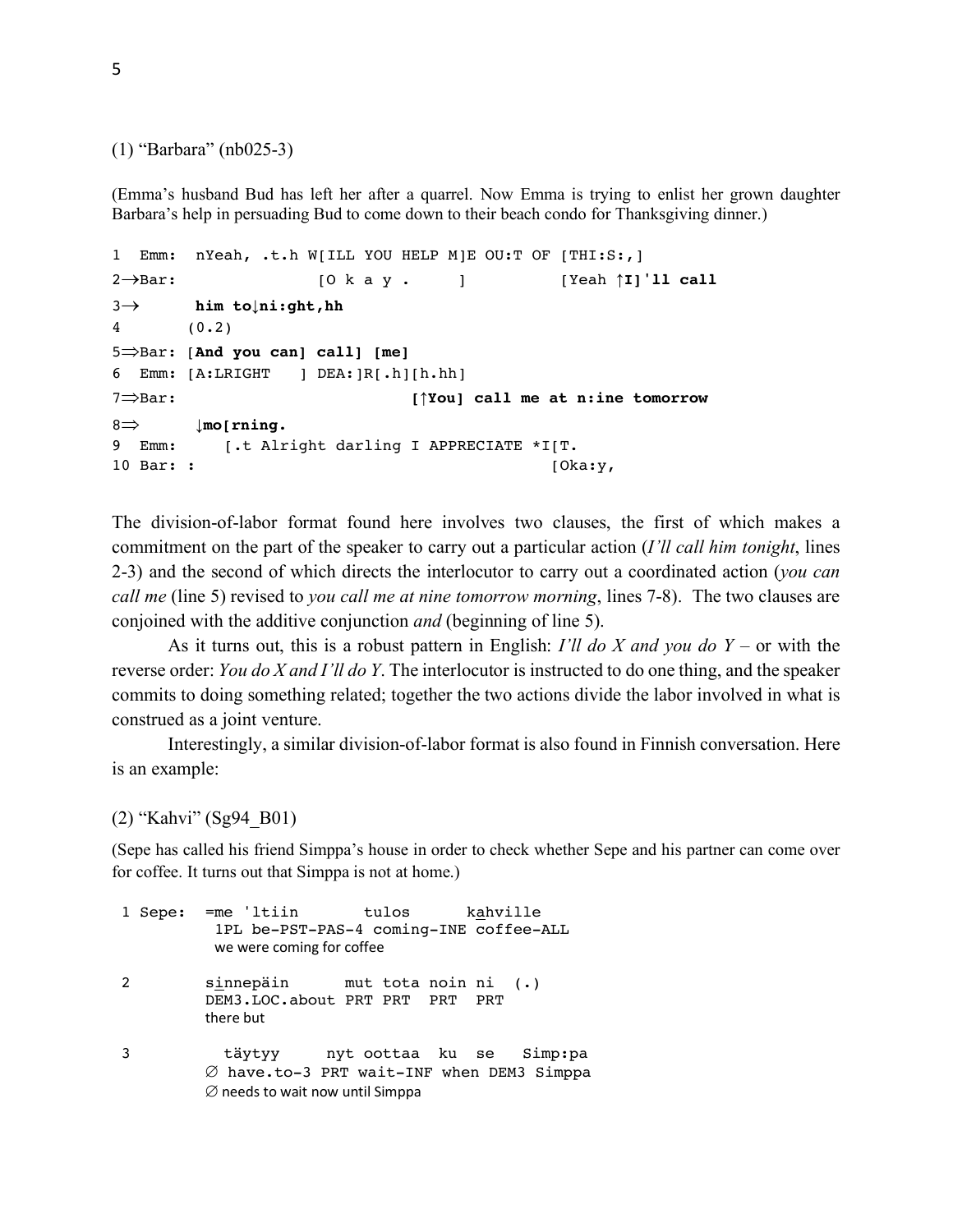| 4                          | tulee sieltä<br>takasi.<br>come-3 DEM3.LOC back<br>comes back from there                                                              |                               |
|----------------------------|---------------------------------------------------------------------------------------------------------------------------------------|-------------------------------|
| 5 Vera:                    | nii tulkaa eillemmalla.<br>PRT come-IMP.2PL evening-COMP-ADE<br>yes come later in the evening                                         |                               |
| 6                          | (0.6)                                                                                                                                 |                               |
|                            | 7-Sepe: mno [lsoit: ]tele< t (.) tännepäin sitte_ku<<br>DEM1.LOC.about then when<br>PRT call-FRE-IMP<br>well give us a call here when |                               |
| 8 Vera:                    | $[$ (vai)]<br>(or)                                                                                                                    |                               |
| 9                          | $(\cdot)$                                                                                                                             |                               |
| 10 Vera:                   | <u>joo:.</u><br>PRT<br>yeah                                                                                                           |                               |
| $11 \Rightarrow$ Sepe: =ku | se on ö paikalla ni m: (.) [me tul]laan.<br>when DEM3 be place-ADE PRT<br>when he's back and w- (.) we'll come                        | 1PL come-PAS-4                |
| 12 Vera:                   |                                                                                                                                       | [joo:.]<br><b>PRT</b><br>yeah |
| 13 Sepe: [l.jeh            | $\mathbf{1}$<br>yeah                                                                                                                  |                               |
| 14 Vera:                   | [>selvä <sub>1</sub> ]<br>okay                                                                                                        |                               |
| 15 Sepe:                   | Ttehään näin.<br>let's do it that way.                                                                                                |                               |

In this case the action that the interlocutor is to carry out is mentioned first ( $\hat{T}soit:]tele \leq t$  (.) *tännepäin sitte\_ku =ku se on ö paikalla* 'give us a call here when- when he's back', lines 7+11), while the related action that the speaker commits to is mentioned second (*me tullaan* 'we'll come', line 11). That is, the order here is first a 'you' clause and then a 'me' clause. However, this structure can be said to be equivalent to the one shown in (1): in both cases, the actions are mentioned in their 'natural' chronological order.

Marja Etelämäki and I have found numerous examples of the division-of-labor format in English and Finnish, and in both languages it appears to be used in similar sequential environments for the same purpose: to distribute the work involved in making a request or offer, or in complying with one. In Extract (1) Emma has requested Barbara to call Bud; Barbara uses the format in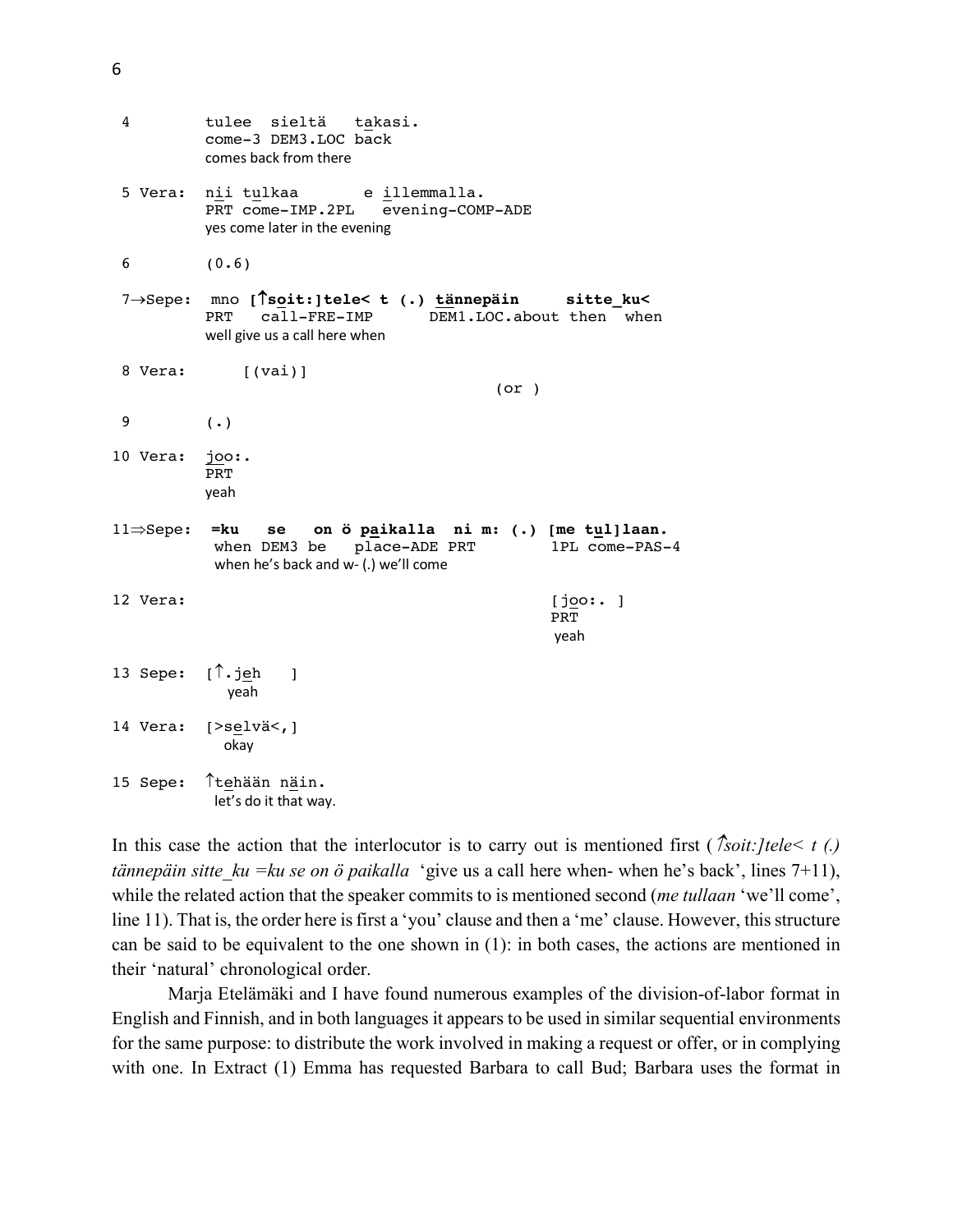complying with her request. In Extract (2) Vera has offered to host Sepe and his partner later that evening; Sepe uses the format in accepting her offer.

Moreover, the two languages make use of similar forms for dividing the labor, in that one of the clauses refers to second person and the other to first person. However, there is more morphosyntactic variation in the way the clauses are built in Finnish compared to English. In English we find, for instance, for the 'you-me' order:

| 'You' clause     | Connective | 'Me' clause |
|------------------|------------|-------------|
| <i>You</i> IMP X | and        | I'll Y      |
| <b>IMP X</b>     |            |             |
| Why don't you X  |            |             |

But in Finnish we find (in somewhat simplified form):

| 'You' clause                             |                       | Connective |        | 'Me' clause           |             |
|------------------------------------------|-----------------------|------------|--------|-----------------------|-------------|
| <b>IMP X</b>                             | $\partial X$          | ni         | 'then' | 1 PASS Y              | 'we'll $Y'$ |
| DECL-2 X                                 | 'you do X'            |            |        | DECL-1 Y              | 'I'llY'     |
| DECL-3 X                                 | $\mathcal{O}$ does X' |            |        | 1 DECL-1 Y            | T11Y'       |
| jos DECL-2 X                             | 'if you do X'         |            |        |                       |             |
| <i>jos</i> DECL-COND-2 X 'if you'd do X' |                       |            |        | 1 DECL-COND-1 'I'd Y' |             |

Compared to English, there are more morpho-syntactic choices in Finnish. This is partly due to the fact that a zero-person form (Laitinen 2006) can be used in the first clause and a passive form with first-person plural meaning (Shore 1988) in the second clause.

However, there are also forms that represent morpho-syntactic possibilities in both languages, yet are used in only one of the languages. This is the case for the negative interrogative + *why* in English (*Why don't you X*) and for the conditional clause combination *jos*…*ni* ('if…then') in Finnish. Like English, Finnish has negative interrogatives with the equivalent of 'why', but they are not used in division-of-labor constructions. Like Finnish, English has conditional clauses linked with the equivalent of *jos* … *ni*, but they are not used for divisions of labor in our materials. This study thus shows that two languages can have the same resources but deploy them differently as practices.

Moreover, the study raises the possibility of there being collateral effects associated with the different means for realizing a division-of-labor proposal. The collateral effects come about because other uses to which the same forms are put color their use. For instance, with conditional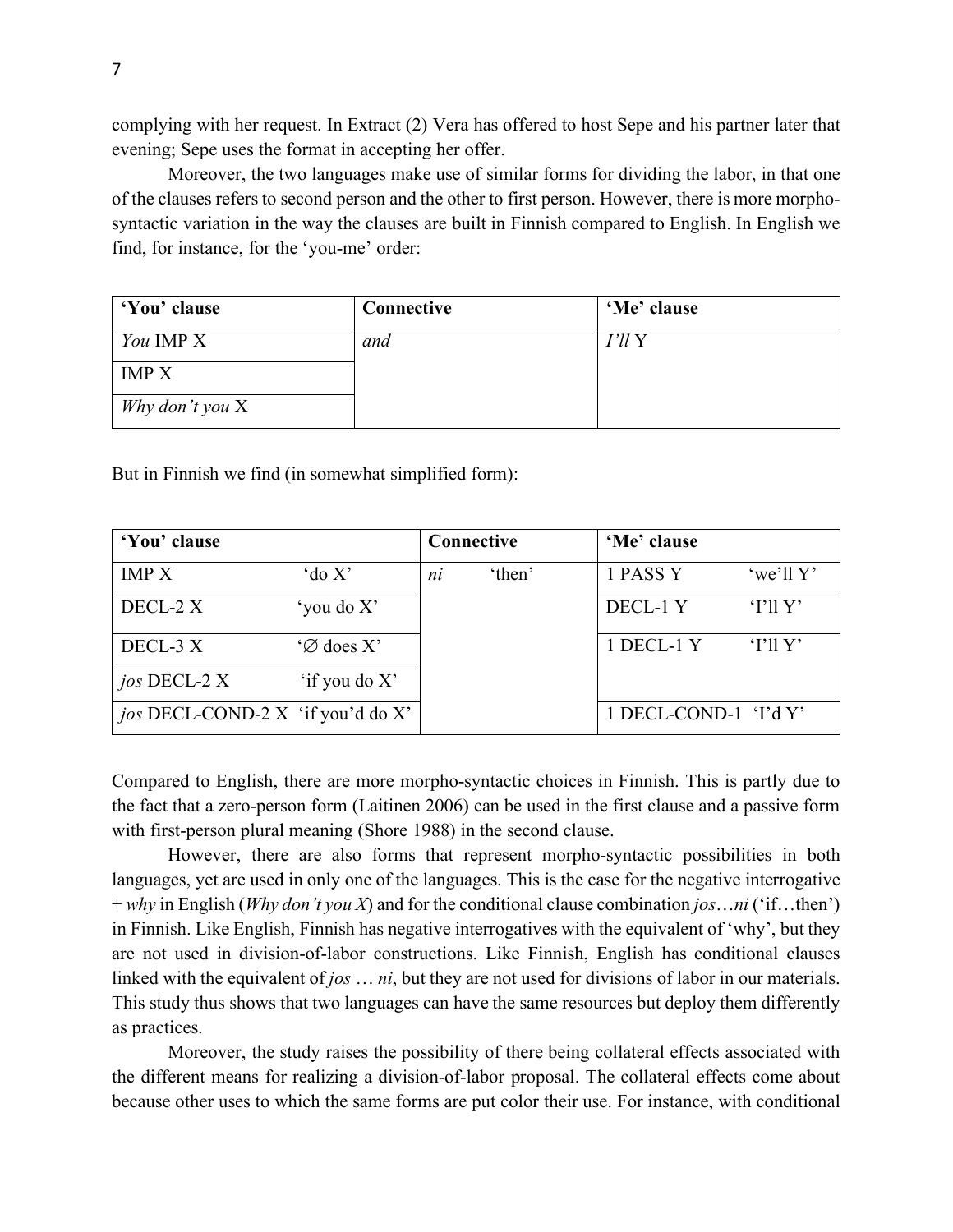clause constructions (and conditional verb inflections) in Finnish, divisions of labor may come across as more tentative and negotiable by comparison with English, given that these forms are also used in other contexts to bring contingency to the fore. In the latter language, divisions of labor can appear in contrast to be achieved by *fiat*.

To sum up: This was initially a *form-oriented* investigation of division-of-labor formats in English and Finnish. These formats are used for the same action in the two languages: distributing or sharing deontic rights and responsibilities in request and offer sequences. In the course of the investigation it emerged that the formal means for implementing this action in the two languages do not fully overlap. Each language has its own peculiarities. For instance, there are resources that are present in one language but are absent in the other: this is the case with zero-person declaratives, passive forms for first-person plural reference, and conditional verb inflections, all of which are present in Finnish but absent in English. However, even when the resources are the same or equivalent in the two languages (negative interrogatives with a question word asking for a reason and bi-clausal conditional constructions), these resources can be deployed differently as practices. Finally, there are collateral effects detectable with the use of conditional clauses and conditional markings on the verb in Finnish which are absent in English.

#### **4. Case study 2: Insisting on imperatively formatted directives in Finnish and English**

I turn now to an *action-oriented* study comparing the practices in two different languages for implementing the 'same' action (Etelämäki & Couper-Kuhlen 2017). This study began with an observation from the following directive sequence in Finnish conversation:

(3) "Sää tulet tänne näin" [SG 355]

((Jaana and Jaska have invited Mirja and Mikko over to their house to celebrate *pikkujoulu* 'little Christmas'. As Mirja comes into the living room to join Jaana and Jaska, Jaska sits down in one of the two armchairs.))

|   | 1 Jaana:      | käykää<br>istumaa<br>ny,<br>step-IMP. 2PL sit-INF-ILL PRT<br>sit down now ((to everyone))                                                                     |
|---|---------------|---------------------------------------------------------------------------------------------------------------------------------------------------------------|
| 2 | $\rightarrow$ | sää siihe<br>älä<br>parhaasee tuali[i<br>$(mene)$ ,<br>NEG.IMP[2SG] 2SG DEM3.SG-ILL best-ILL chair-ILL (qo)<br>don't you [sit] on the best chair ((to Jaska)) |
|   | 3 Jaska:      | [>totta kai<,<br>sure I will                                                                                                                                  |
| 4 |               | [mää oon isäntä °täs°,]<br>1SG be-1SG host<br>here<br>I am the host here                                                                                      |
|   |               | 5 Jaana: $\Rightarrow$ [e::i ku et,                                                                                                                           |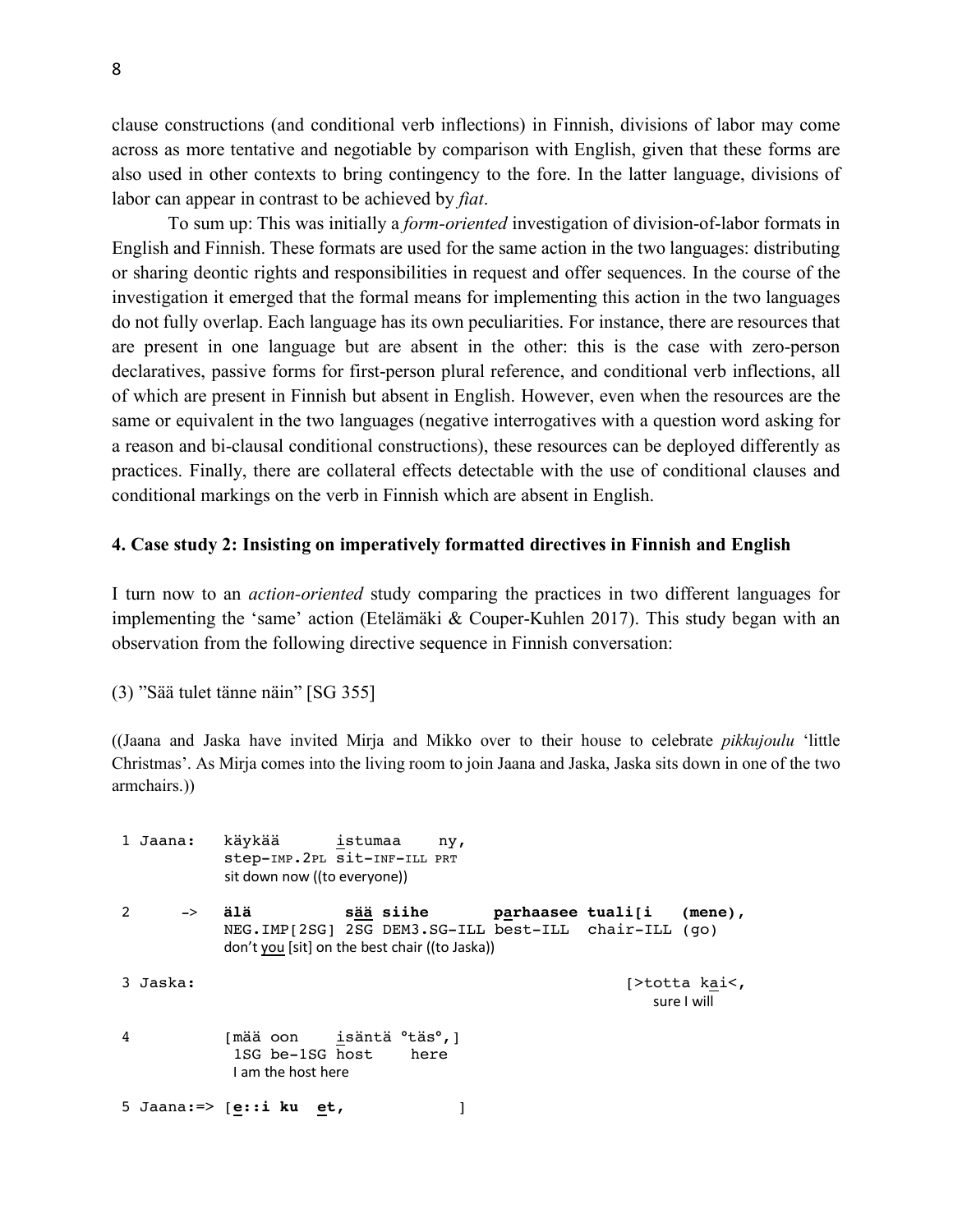|   |           | no but don't [you]                                                                                                                     |
|---|-----------|----------------------------------------------------------------------------------------------------------------------------------------|
| 6 |           | => s <u>ää</u> tulet<br>tänne<br>näi,<br>2SG come[IND]-2SG DEM1.LOC.ALL<br>you come right here                                         |
| 7 |           | (0.2)                                                                                                                                  |
| 8 | Jaana:    | [tänne sohvalle,<br>DEM1.LOC.ALL couch-ALL<br>here on the couch                                                                        |
|   | 9 Mirja:  | [kyä mää mee tänne sohvalle,<br>PRT 1SG go.1SG DEM1.LOC.ALL couch-ALL<br>indeed I will go here on the couch                            |
|   | 10 Jaana: | ei [ku Mikko ja Mirja is-<br>no but Mikko and Mirja si-                                                                                |
|   | 11 Jaska: | [em          mää tu,    EM            mää  me  siihe,=<br>NEG-1SG 1SG come NEG-1SG 1SG go DEM3.SG.ILL<br>I won't come I won't go there |

NEG PRT NEG-2SG

In line 2 Jaana directs her husband Jaska not to sit in the best armchair, which she would like to reserve for her guests (actually Jaska is already sitting there). When he resists this directive on the grounds that he is the host, Jaana now insists that he move over to the couch (lines  $5-6 + 8$ ). Noteworthy is that while Jaana's first directive is done with an imperative form (*älä…mene* 'don't go', line 2), she shifts for the second version of her directive to declarative present-tense forms inflected for second person: *et* 'you don't' (line 5) and *tulet* 'you go' (line 6). In line 6 she also uses an explicit subject pronoun, which is stressed: *sää* 'you'.

What we find happening in (3) is a robust pattern in Finnish directive sequences: when imperatively formatted directives encounter resistance, they get re-done as second-person presenttense declaratives. The shift to a declarative form incorporates an explicit reference to the addressee, who is thus targeted as the intended agent of the action being forwarded. (With an imperative form the intended agent remains implicit.)

Interestingly, the same type of action – an insistent second version of an imperatively formatted directive – is found in English directive sequences as well. Here is a case in point:

(4) "One couple too many" (SBL 028: 2)

((Claire is hosting a bridge party to which Sara and her husband have been invited. But when Sara learns that a neighboring couple has backed out, she declares that she and her husband will stay home, since a table of four is required for bridge and there would be one couple too many if they were to come. Claire now insists that they should come anyway.))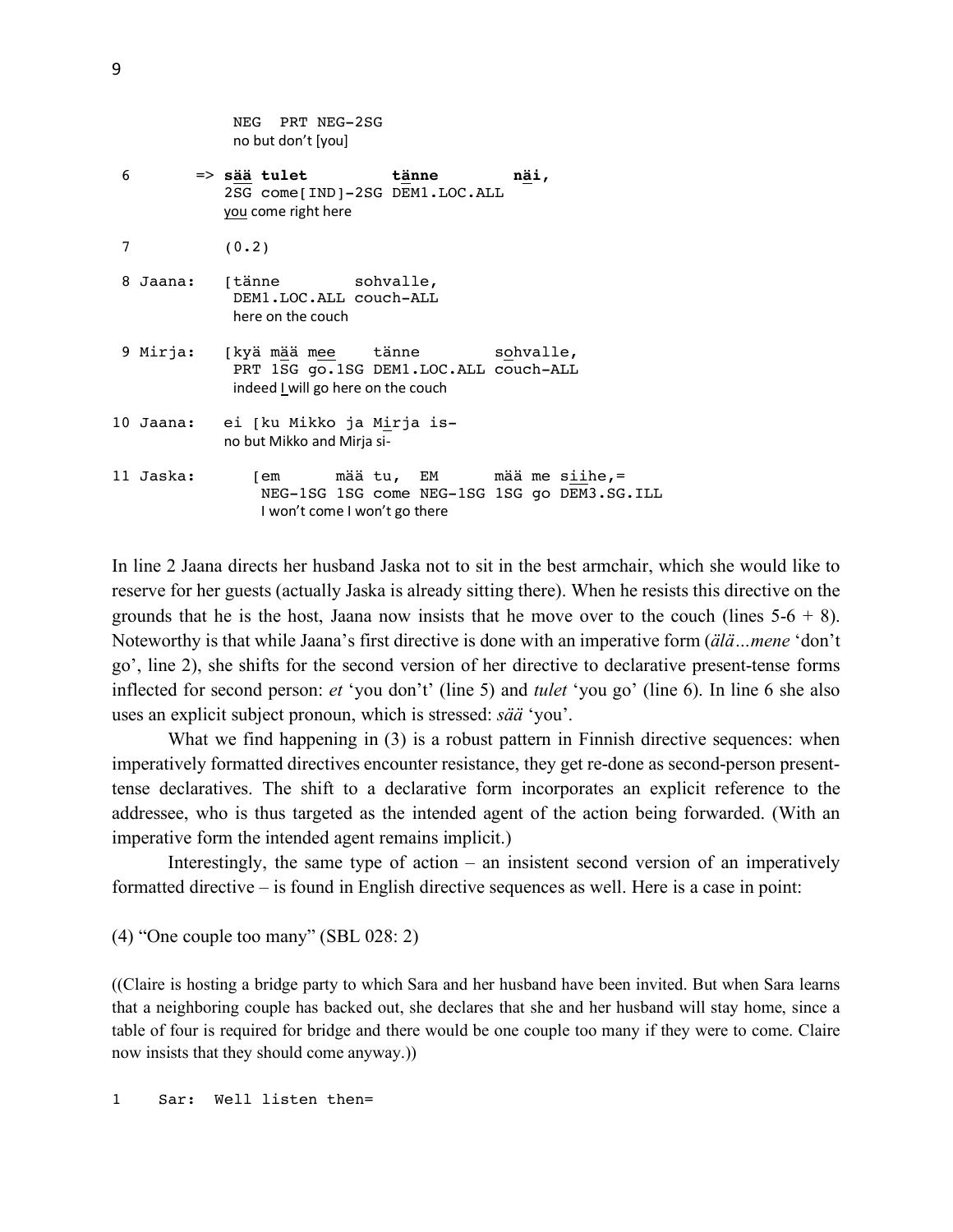```
2-> Cla: =*u[h: but] plea:se come=
3 Sar: [Dwayne]'n
4 Cla: =becuz I had planned on[you] a : ] nd uh]
5 Sar: [ I ] know] I kno ]w hon but no^: now
6 becuz it'll mean one couple too many. hh 
7 °Listen my (.) boss° man is just coming back=
8 Cla: =Ah hgh[ah WE:LL]just uh ^that's a:[l^right, ]
9 Sar: [I've got] [NO LISTEN]NOW e-please
10 if we don't show you'll know that we \text{under} stand.
11 Cl[aire it's] nothing that you `have to °d*o w*ith i*t.°
12 Cla: [O h : : :]
13 (0.2)
14 Cla: Oh: (.) ^da:RN i[t I]: no I w:ant you to come:
15 Sar: [Yah]
16 Cla: with A:nn an:d ^Sa[ `: A]:*AM.]
17 Sar: [Well]I kno][w b u t]
18 Cla: \qquad \qquad ['n IT was] already pla\qquad*:nned
         n *ow. \check{ } =
19 Sar: =[I kno-]
20=> Cla: =[GOODBY]E 'N YOU ˘C:OME.
21 Sar: NO well listen no: cuz there'd be one too cuh ( ) many
22 coup˘les.
```
Here too, a directive initially formatted with an imperative form (*come*, line 2) gets re-done at a later stage in the sequence with an explicit reference to the intended agent who is to implement the action in question (*you come*, line 20). Intriguingly, however, *you come* is not a declarative form here: instead, this is the imperative *come* with an overt subject pronoun *you*. The present-tense declarative in second person and the imperative with overt 'you' are isomorphous in the case of *come*. But *you come* as a declarative has habitual meaning: e.g., *you usually come* or *you always come.* This interpretation is inappropriate in the given context. Thus, although the second-person present-tense declarative form and the imperative form of *come* are identical, native speakers of English hear *you come* in line 20 as an imperative. Further evidence for this interpretation will be seen if we substitute the verb *be* for the verb *come*. Now the appropriate form is *you be*, e.g., *you be our guest*. This is further evidence that *you come* in line 20 is an imperative with overt expression of the subject 'you'.

What do we learn from comparing English and Finnish imperatively formatted directive sequences that meet with resistance? For one, they have a similar trajectory in the two languages and cultures: the initial directive meets with resistance, whereupon the directive speaker produces a second version, insisting on the directive by making the intended agent explicit. But the means of achieving such an insistent action are different. While Finnish uses a form of the *declarative* in present tense with second-person reference, English uses a form of the *imperative* with an overt second-person subject. Here too we could speak of 'collateral effects': the Finnish present-tense declarative, because it is also used to describe ongoing situations, has the added effect of construing the future action as already underway, thus treating it as a *fait accompli*. There is no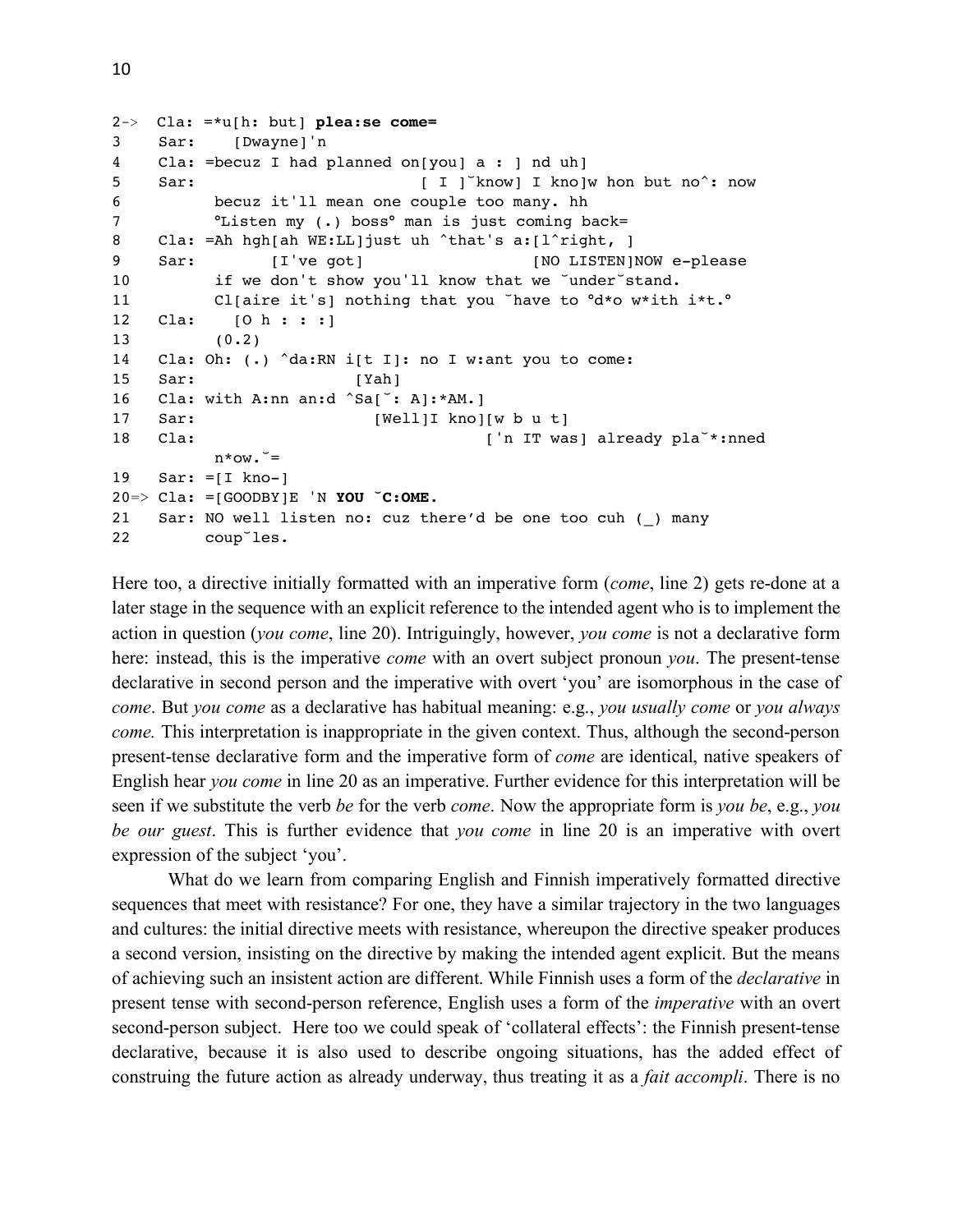such effect with the imperative + overt subject in English, where the action being forwarded is understood to be located wholly in the future.

#### **5. Discussion and conclusion**

A comparison of language use in Finnish and English conversation is meaningful because there is a common infrastructure for interaction across languages and cultures. In both languages, linguistic resources are mobilized as practices for the implementation of social actions, and in both languages social actions are sequenced into meaningful courses of action.

I have discussed two comparative studies, one taking a form-based approach, the other taking an action-based approach. In the form-based study, I argued that there is a bi-clausal construction that can be used in negotiating requests and offers: the speaker instructs the interlocutor to execute a future action in one clause and with the other clause, commits to undertaking a related future action him/herself. This construction serves to divide the labor in what is construed as a joint venture. The practices for implementing such a division-of-labor proposal are partially equivalent in the two languages. In the instruction clause we find imperatives and occasionally overt second-person references; in the commitment clause we find dynamic verbs referring to future time and first-person references. However, there are also language-specific aspects. Finnish allows for conditional forms in both clauses; as a coordinator, it uses the word (*ni)*, which also marks a consequent clause in bi-clausal conditional constructions (*jos…ni* 'if… then'). Finnish also permits zero-person reference in the instruction clause. English allows for the semi-fixed expression *why don't you* in the instruction clause. Thus, there are distinct practices for the 'same' action, which bring in language-specific collateral effects.

In the action-based study I have discussed, the focus has been on Finnish and English directive sequences in which an initial directive is formatted with the imperative and encounters resistance in subsequent talk. I have argued that in both languages there is a practice for insisting on the directive by introducing an explicit reference to the intended agent (i.e, to the interlocutor). But whereas the English practice involves a repetition of the imperative, now with an overt secondperson subject, the Finnish practice makes use of present-tense declarative forms inflected for second person. This introduces as a collateral effect in Finnish that the future action is now implied to be a *fait accompli.*

The two studies I have reported on also raise a number of questions:

1. The first study took English as its point of departure and looked for comparable structures in Finnish. The second study took Finnish as its point of departure and searched for comparable actions in English. Does it matter which language we start from? Starting from a language with more overt lexical and/or morpho-syntactic distinctions can draw our attention to aspects that are only covert in another language, but it can also make it more difficult to arrive at generalizations that hold across widely divergent languages.

2. In both studies we encountered collateral effects: Are they simply the product of the way the language works, or do they reflect more fundamental cultural scripts? Do Finnish speakers think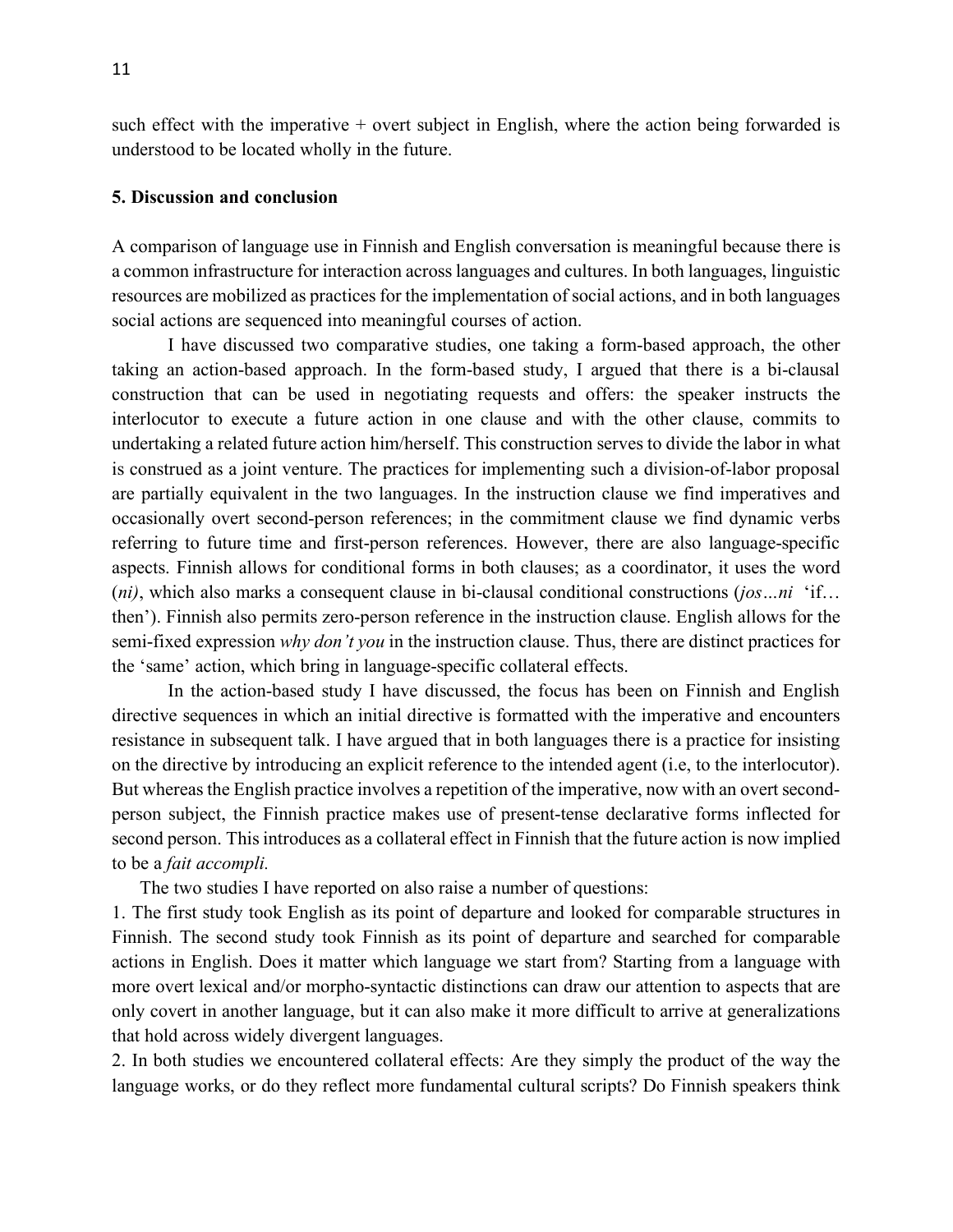of divisions of labor as basically negotiable? Answers to such questions may go beyond what can be discovered with interactional linguistic methods.

Nevertheless, without wishing to deny the challenges of comparative research, I hope that this chapter has shown that insights **can** be gained by looking at language use within an interactional linguistic framework.

#### **References**

- Aikhenvald, Alexandra Y. (2010). *Imperatives and Commands.* Oxford UK, Oxford University Press.
- Bolden, Galina (2017). Requests for here-and-now actions in Russian conversation. In: *Imperative Turns at Talk*, edited by M.-L. Sorjonen, L. Raevaara and E. Couper-Kuhlen. Amsterdam, John Benjamins: 175-211.
- Couper-Kuhlen, Elizabeth (2009). A sequential approach to affect: The case of 'disappointment'. In: *Talk in Interaction. Comparative dimensions*, edited by M. Haakana, M. Laakso and J. Lindström. Helsinki, Finnish Literature Society: 94-123.
- Couper-Kuhlen, Elizabeth and Marja Etelämäki (2014). On divisions of labor in request and offer environments. In: *Requesting in Social Interaction,* edited by P. Drew and E. Couper-Kuhlen. Amsterdam, Benjamins**:** 115-144.
- Couper-Kuhlen, Elizabeth and Marja Etelämäki (2017). Linking Clauses for Linking Actions: Transforming requests and offers into joint ventures. In: *Linking Clauses and Actions in Social Interaction*, edited by R. Laury, M. Etelämäki and E. Couper-Kuhlen. Helsinki, Finnish Literature Society SKS**:** 176-200.
- Couper-Kuhlen, Elizabeth and Margret Selting (2018). *Interactional Linguistics. Studying language in social interaction*. Cambridge UK, Cambridge University Press.
- Dingemanse, Mark, Francisco Torreira, & N.J. Enfield (2013). Is 'Huh?' a universal word? Conversational infrastructure and the convergent evolution of linguistic items. *PLoS ONE* 8 (11): e78273. doi:78210.71371/journal.pone.0078273.
- Etelämäki, Marja and Elizabeth Couper-Kuhlen (2017). In the face of resistance: A Finnish practice for insisting on imperatively formatted directives. In: *Imperative Turns at Talk: The design of directives in action*, edited by M.-L. Sorjonen, L. Raevaara and E. Couper-Kuhlen. Amsterdam, Benjamins**:** 215-240.
- Ford, Cecilia E., Barbara A. Fox, & Sandra A. Thompson (2013). Units and/or action trajectories? The language of grammatical categories and the language of social action. In: *Units of Talk - Units of Action*, edited by B. Szczepek Reed and G. Raymond. Amsterdam, Benjamins: 13-56.
- Haakana, Markku, Minna Laakso, & Jan Lindström. (2009). Introduction: Comparative dimensions of talk in interaction. In: *Talk in Interaction: Comparative dimensions*, edited by M. Haakana, M. Laakso and J. Lindström. Helsinki, Finnish Literature Society (SKS): 15-47.